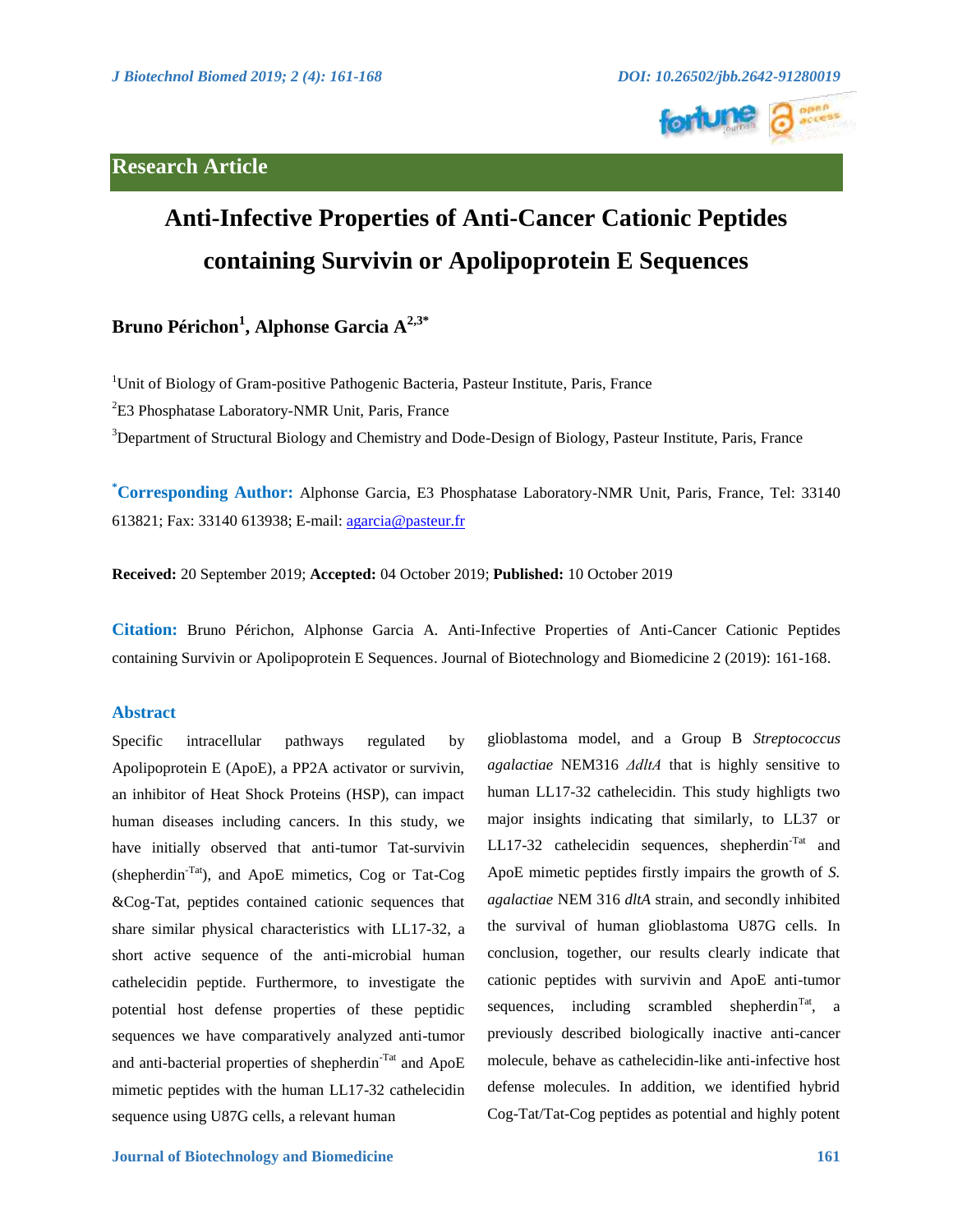therapeutic molecules with anti-glioblastoma and antibacterial effects.

**Keywords:** Cationic sequences; PP2A; Survivin; Bacteria; Pathogen

**Abbreviations:** *S.agalactiae-Streptococcus agalactiae;* PP2A-Protein Phosphatase 2A; HSP-Heat Shock Protein; ApoE-Apolipoprotein E; AA-amino acid

#### **1. Introduction**

Rationally designed anti-tumor peptides that can regulate specific intracellular targets, such as PP2A or HSP proteins, have been previously investigated. In this regard, firstly apolipoprotein E (ApoE), a plasma protein responsible for transporting lipid and cholesterol, and ApoE-mimetic peptides such as Cog 133, a peptide containing the amino acid residues 133- 149 of the ApoE receptor binding region [1, 2], bind to the PP2A inhibitor SET to activate endogenous PP2A activity, a predictive anti-cancer target [3-5]. Interestingly, OP449, a Cog 133 bipartite mimetic peptide combining antennapedia cell penetrating and Cog133 sequences, displayed both *in vitro* and *in vivo* anti-tumor activity against B-cell chronic lymphocytic leukemia (CML) [6]. We have also more recently characterized ApoE Cog-mimetic peptides, named DPT-Cog, which combined the sequences of DPT-sh1 penetrating shuttle [7] with Cog133, and inhibited PI3K-dependent survival of U87G cells [8]. Secondly, the peptide sequence survivin<sub>79-83</sub> is an antagonist of the interaction between Hsp90 and survivin. And Shepherdin<sup>-Tat</sup>, a bi-partite peptide resulting from the fusion of this sequence to  $\text{Tat}_{47-57}$  cell penetrating peptide (cpp), is a specific Hsp90 inhibitor that down regulated cell proliferation and cell viability in tumor cells and in tumor xenografted mice with no detectable toxic effects in control mice [9]. Anti-infective properties of cationic antimicrobial sequences have been

previously documented and LL-37, the sole biologically active human antimicrobial peptide of the mammalian cathelecidin family, induced by the proteolytic cleavage of 18-kDa precursor HCT18 protein [10], is found in biological fluids. It has a broad spectrum of antimicrobial activity against Gram-positive and Gramnegative bacteria, fungi, and enveloped viruses [11, 12]. In addition, we have recently identified virally encoded cationic sequences with LL37-like anti-infective properties [13, 14]. In this study, following our initial observation that some survivin and ApoE mimetics Cog peptides contained potential anti-microbial cationic sequences, we have characterized three new host defense peptides, Shepherdin<sup>-Tat</sup>, Tat-Cog and Cog-Tat that inhibited the survival of human glioblastoma U87G cells and also the growth of *S. agalactiae* NEM 316 *dltA strain*.

#### **2. Materials and Methods**

# **2.1 Cell and peptide**

We used human Glioblastoma U87G cells (kindly provided by Pr. Marie Dutreix, Curie Institute, Orsay) that have been previously approved by the Institut Pasteur, our institutional review board). Chemical solidphase peptide synthesis of NH2-biotinylated peptides were commercially realized by the French Proteogenix company at >95% purity (for profile see web site https://www.proteogenix.science/company/). NH2biotinylated peptides were, dissolved in DMSO and stored at -20°C pending use.

### **2.2 Cytotoxicity assays**

A total of 3,000 cells were incubated for 24 hours with different concentrations of pharmacological agents. Cell cytotoxicity was analyzed by a colorimetric assay using 3-(4,5-dimethylthiazol-2-yl)-2, 5-diphenyltetrazolium bromide (called MTT) for adherent cells as described by the manufacturer (Sigma). The assays were performed in triplicate and we used Gene 5 detection software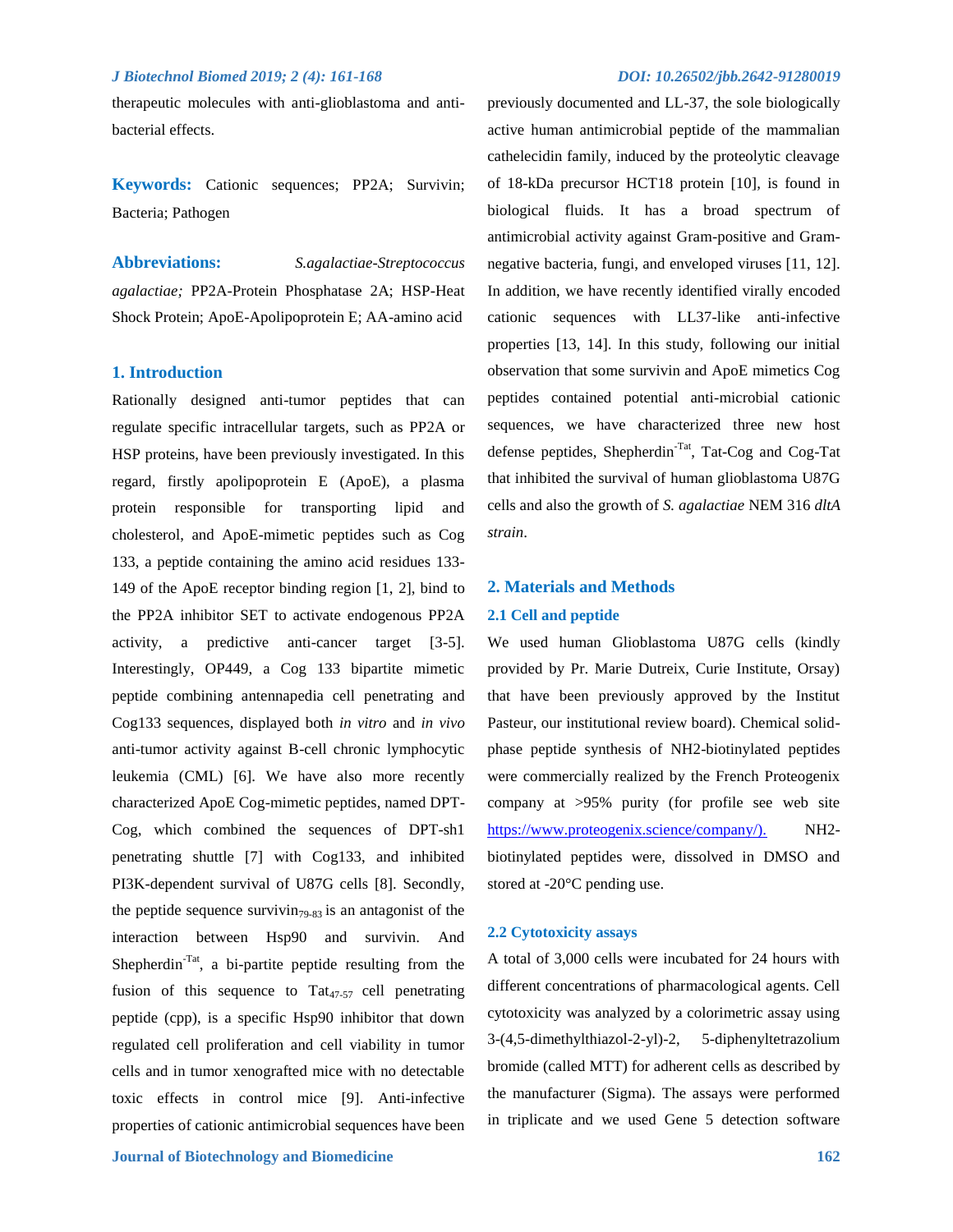(from BioTek-France) for data capture and export into Excel. And we used Microsoft Excel software 2016 for macOS for statistical analyses in histogram containing error bars indicating the standard deviation.

# **2.3 Bacterial strains and antibacterial susceptibility test**

*S. agalactiae mutant* NEM 316 *dltA* strain, which is characterized by a complete absence of D-alanine due to the insertional inactivation of dltA, was previously described [15]. The Minimum Inhibitory Concentrations (MICs) of each peptide were tested in Todd-Hewitt broth (THB) buffered with 50mM HEPES in 96-well Costar polypropylene microplates (Costar, Cambridge, USA) by a dilution method. Bacteria (10^6 CFU) were added in triplicates to wells containing increasing concentrations of the antimicrobial peptides. Plates were incubated 24h at 37°C and then read (OD600 nm) using microplate reader (Synergy 2, Biotek) for bacterial growth. The MICs90 was considered to be the peptide concentration that inhibited 90% growth.

#### **3. Results**

# **3.1 Survivin and cog-mimetics cationic sequences display similar physical characteristics with antimicrobial human LL17-32 cathelecidin peptide**

As illustrated in Table 1 Shepherdin<sup>-Tat</sup> and ApoE mimetics Cog peptides, are hybrid bipartite sequences that contained the same protein transduction domain (PTD) sequence of the human immunodeficiency virus TAT protein  $(Tat_{47-57})$  combined with survivin<sub>79-83</sub> (shepherdin) or with  $ApoE/Cog<sub>133-149</sub>$  (Tat-Cog and Cog-Tat) sequences. Interestingly, these peptides are cationic and share common physical properties (details in Table 1 columns 2 and 3) with anti-microbial  $LL37/LL_{17-32}$ cathelecidin sequences. We therefore hypothesized that these hybrid peptides may also behave as new host defense molecules that, similarly to human LL37 cathelecidin, might be able to display toxicity against both U87G gliobastoma cells and *S. agalactiae* NEM 316 *dltA* strain, the gram-positive bacterial model. To test this hypothesis, we have comparatively analyzed the effect of  $LL_{17-32}$ , a previously characterized efficient anti-bacterial and anti-tumoral sequence derived from LL37 human cathelecidin [12, 16], with hybrid bipartite peptides containing Tat<sub>47-57</sub>, respectively combined with  $LL_{17-32}$ , a positive control, and with ApoE-cog<sub>133-149</sub> and survivin $_{79-87}$  sequences.

# **3.2 Effect of survivin and cog-mimetics cationic peptides on survival of U87G glioblastoma cells**

Firstly, as shown in Figure 1 upper panel, using MTT assay, we found that both  $LL_{17-32}$  and Tat- $LL_{17-32}$ inhibited the viability of U87G cells in a similar dosedependent manner (estimated  $IC_{50}$ =15 $µ$ M). Furthermore concerning survivin mimetic peptides, we found that, in consistency with anti-tumor effects previously reported in different cancer cells  $[9]$ , Shepherdin<sup>-tat</sup>, but not SCR, the hybrid control peptide combining Tat47-57 and survivin79-87 scrambled sequences [9], inhibited the viability of U87G cells in a dose-dependent manner (Figure 1, middle panel). Interestingly, similar effects were also observed in DPT-survivin after replacement of the Tat cpp by the cpp shuttle DPT-sh1 (Figure 1 middle panel). Secondly, concerning ApoE mimetic peptides, while  $\text{Cog}_{133-149}$  alone is not efficient, the presence of Tat penetrating sequence in N-ter (Tat-Cog) or in C-ter (Cog-Tat) of the ApoE mimetics hybrid sequences generates highly active hybrid peptides Cog (estimated IC<sub>50</sub>=5  $\mu$ M) (Figure 1 bottom panel).

# **3.3 Effect of survivin and cog-mimetics cationic peptides on growth of** *S. agalactiae* **NEM 316** *dltA strain*

We have comparatively investigated the anti-microbial activities of  $LL_{17-32}$  and survivin or ApoE derivatives by monitoring bacterial growth of *S. agalactiae* NEM 316 ΔdltA strain. As shown in Table 1 (column 4), the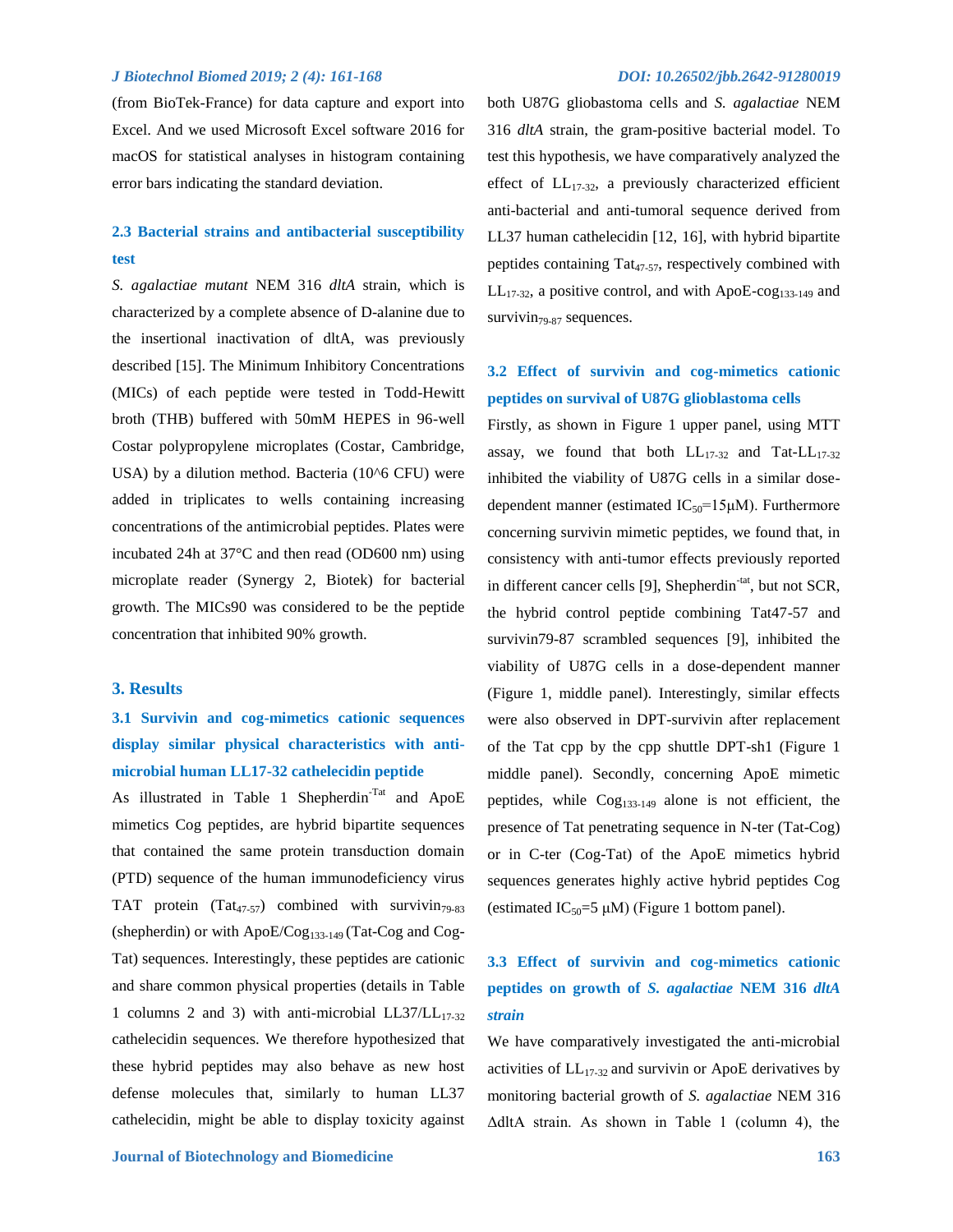$MIC<sub>90</sub>$  value of  $LL<sub>17-32</sub>$ , Tat- $LL<sub>17-32</sub>$ , Shepherdin<sup>Tat</sup>, SCR, DPT-survivin $_{79-87}$  and Cog are in a restricted range  $(6.25-12.5 \mu M)$ . Interestingly Tat-Cog or Cog-Tat are

the more efficient peptides with a respective  $MIC<sub>90</sub>$ value of 3.1 μM and 1.6 μM.

| <b>Proteins:</b>                                              | <b>Charges</b>          | <b>Basic/hydrophobic</b> | <b>NEM</b>   |
|---------------------------------------------------------------|-------------------------|--------------------------|--------------|
| Origin (cathelecdidin, Shuttles, Survivin ApoE) + acronym and | Net density             | residues                 | <b>AdltA</b> |
| sequences                                                     |                         |                          | $*MIC90$     |
| <b>LL37</b>                                                   |                         |                          |              |
| LLGDFFRKSKEKIGKEFKRIVQRIKDFLRNLVPRTES                         | 0.160<br>6              | 0.785                    | $12.5 \mu M$ |
| $LL_{17-32}$                                                  |                         |                          |              |
| <b>FKRIVORIKDFLRNLV</b>                                       | $\overline{4}$<br>0.250 | 0.62                     | $6.25 \mu M$ |
| Tat- $LL_{17-32}$                                             |                         |                          |              |
| <b>YGRKKRRQRRRFKRIVQRIKDFLRNLV</b>                            | 12<br>0.440             | 1.44                     | $6.25 \mu M$ |
| <b>Shuttles (cell penetrating sequences)</b>                  |                         |                          |              |
| HIV-1 Tat <sub>47-57</sub> : YGRKKRRQRRR                      | 0.725<br>8              | $\theta$                 | No effect    |
| <b>DPTsh1: VKKKKIKREIKI</b>                                   | 6<br>0.580              | 1.75                     | No effect    |
| <b>Survivin</b>                                               |                         |                          |              |
| <b>KHSSGCAFL</b><br>$survivin_{79.87}$                        | 2<br>0.250              | 0.660                    | No effect    |
| Shepherdin <sup>Tat</sup>                                     |                         |                          |              |
| YGRKKRRQRRR KHSSGCAFL                                         | 10<br>0.475             | 3.3                      | $12.5 \mu M$ |
| SCR=Scrambled Shepherdin <sup>Tat</sup>                       |                         |                          |              |
| <b>YGRKKRRQRRRSKLACFSHG</b>                                   | 10<br>0.475             | 3.3                      | $12.5 \mu M$ |
| DPT-survivin <sub>79-87</sub>                                 |                         |                          |              |
| <b>VKKKKIKREIKIKHSSGCAFL</b>                                  | 8<br>0.425              | 1.5                      | $12.5 \mu M$ |
| $ApoE_{133-149} = Cog_{133-149}$                              |                         |                          |              |
| <b>LRVRLASHLRKLRKRLL</b>                                      | 8<br>0.470              | 1.10                     | $12.5 \mu M$ |
| $Tat_{47-57}$ -Cog <sub>133-149</sub>                         |                         |                          |              |
| Tat-Cog                                                       |                         |                          |              |
| YGRKKRRQRRR LRVRLASHLRKLRKRLL                                 | 16<br>0.570             | 2                        | $3.1 \mu M$  |
| $Cog_{133-149}$ -Tat <sub>47-57</sub>                         |                         |                          |              |
| Cog-Tat                                                       |                         |                          |              |
| LRVRLASHLRKLRKRLL YGRKKRRQRR                                  | 0.570<br>16             | 2                        | $1.6 \mu M$  |
| (DPT-Sh1-Cog <sub>133-149</sub> )                             |                         |                          |              |
| DPT-Cog                                                       |                         |                          |              |
| <b>VKKKKIKREIKI LRVRLASHLRKLRKRLL</b>                         | 15 0.510                | 1.25                     | $6.25 \mu M$ |

AA residues are expressed in one letter conventional code. Residues in red correspond to acidic residues, like D E, residues in blue correspond to basic residues, like R K H and in green correspond to hydrophobic uncharged residues, like F I L M V W A and P. °Charge density is calculated by dividing the net charge by the total number of amino acids, residues (for detailed calculation, see https:www.genescript.com/tools/peptide-properties-calculator. \*The MIC (μM) of each peptide is an average of triplicate measurements performed by a dilution method in 96-well polypropylene microplate. The MICs90 was considered to be the peptide concentration that inhibited growth of 90% of the tested strains.

**Table 1:** Physical characteristics and anti-bacterial effects of cationic peptide sequences.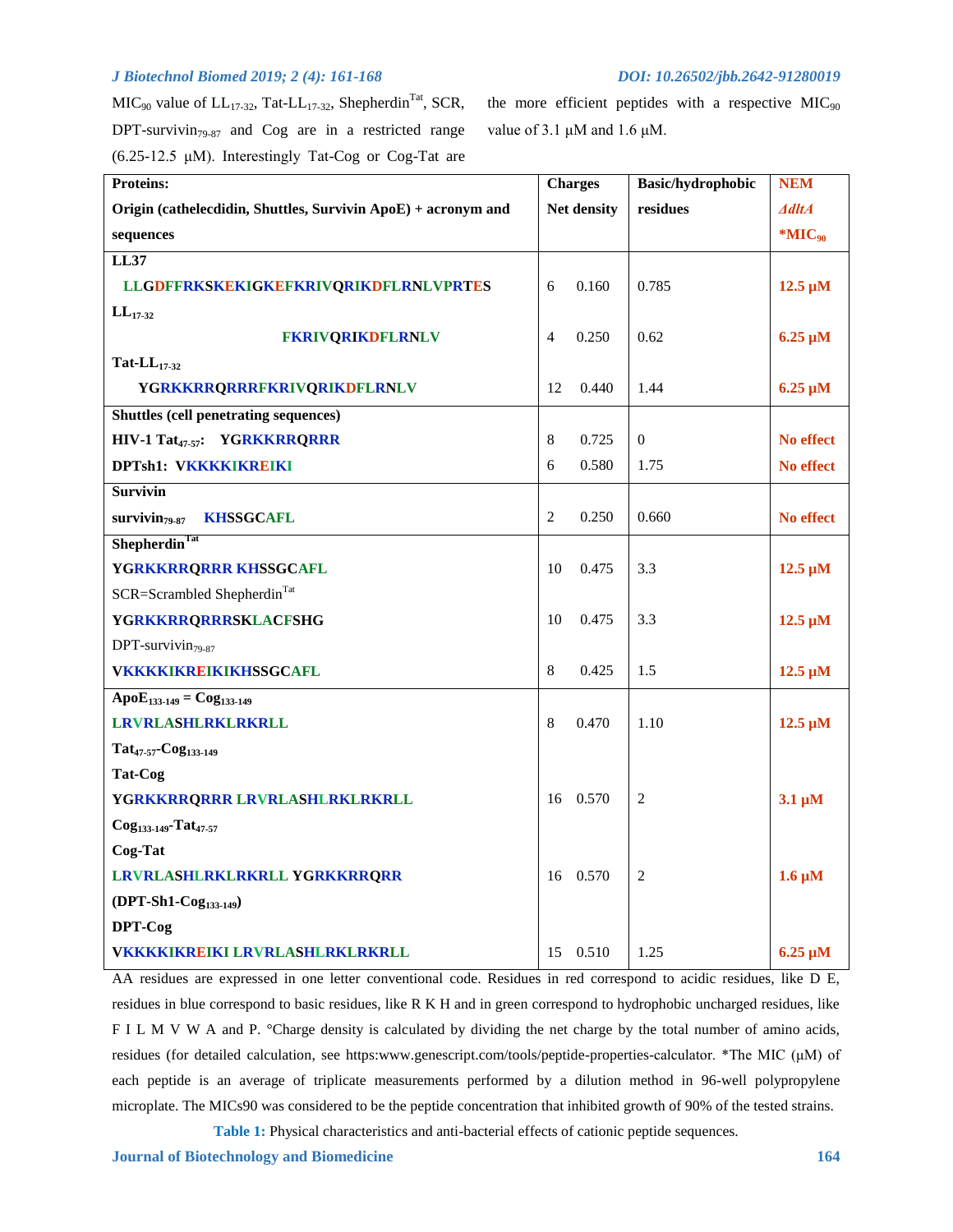

U87G cells were treated for 24 h with the different peptides and cell viability was assessed by MTT test (n=3). Upper panel: LL<sub>17-32</sub>, control penetrating Tat, and hybrid Tat-LL<sub>17-32</sub> cationic sequences (0-25 µM). Middle panel: Shepherdin-Tat, SCR, DPT-survivin cationic peptides (0-150 μM), Lower panel: Cog, Tat-Cog, Cog-Tat cationic peptides (0-25 μM).

**Figure 1:** Effect of LL17-32, survivin and Cog mimetic peptides on viability of U87G glioblastoma cells.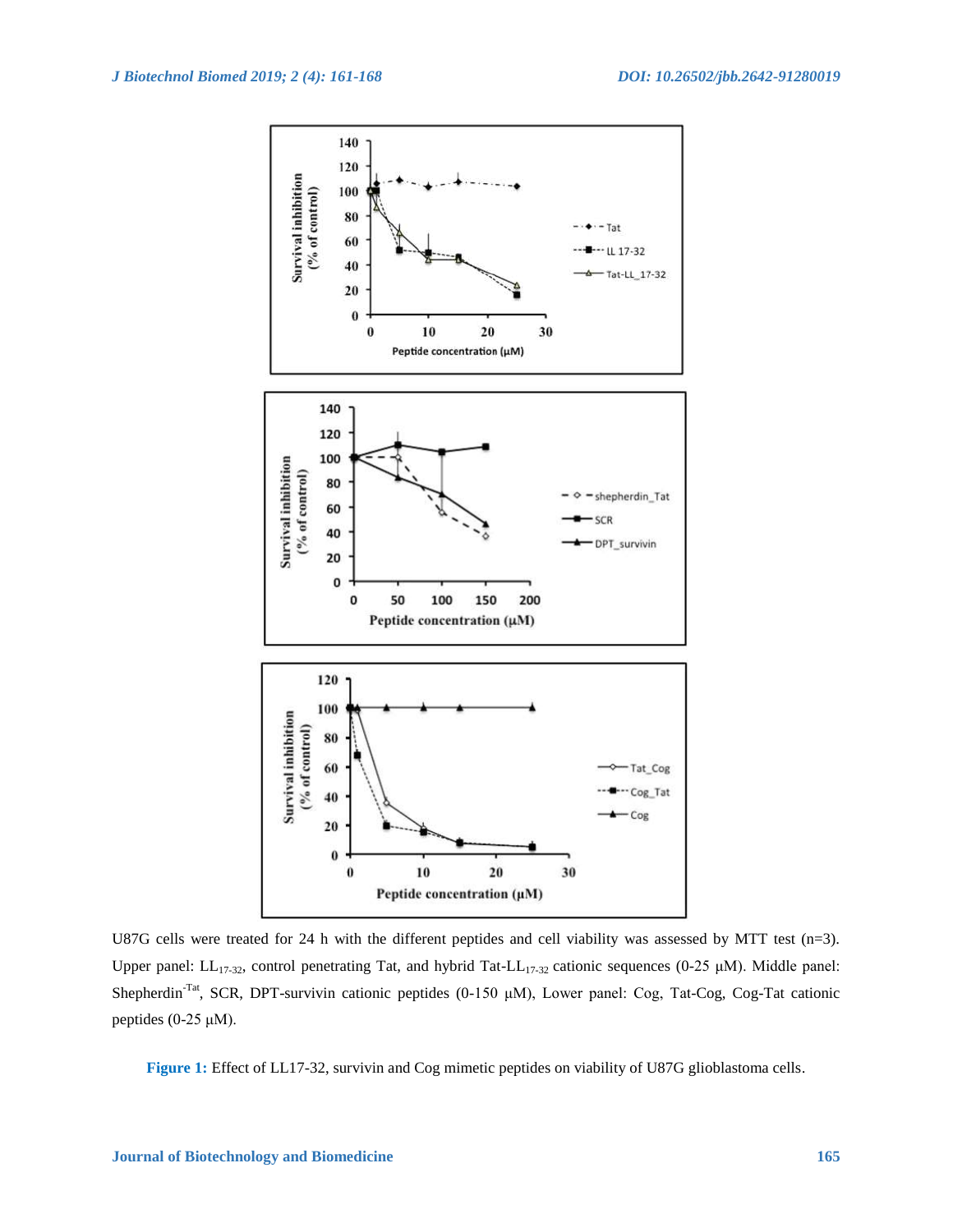#### **4. Discussion**

# **4.1 Host defense properties of anti-cancer peptides containing survivin and cog-mimetics sequences**

In this study, we have hypothesized that shepherdin/survivin or ApoE/cog anti-tumor mimetics cationic peptides might be new host defense molecules with an additional potential antibiotic activity. The shepherdin family of Hsp90 inhibitors is derived from peptide sequence survivin79-83. This sequence or its scrambled peptide was previously made permeable to cells by adding the antennapedia helix III (shepherdin ant) or HIV-1 Tat (shepherdin<sup>-Tat)</sup>/ scrambled shepherdin <sup>-</sup>  $\text{Tat}$ )/(SCR), cell penetrating sequences [9]. Interestingly the sherpherdin, but not the SCR molecules, can display anti-cancer activity through a dual mechanism involving the rapid disruption of mitochondrial function and decreased expression of Hsp90 client proteins, such as survivin, Akt, and CDK-6 [17]. Previous studies already indicated that treatment of glioblastoma cells with shepherdin caused the irreversible collapse of mitochondria, degradation of HSP90 client proteins in the cytosol, and tumor cell killing [18]. Hereby-in consistency with previous studies [9, 16, 17], we found that sherpherdin-Tat, but not the SCR, molecule inhibit survival of U87G cells. In contrast, and in addition to the anti-glioblastoma mediated by interaction of Sherpherdin<sup>-Tat</sup> with HSP we found an anti-Gram+ positive bacterial effect of both Sherpherdin<sup>-Tat</sup>/ SCR molecules, that share exactly the same physical cationic properties, against *S. Agalactiae* NEM 316 *dltA* strain.

ApoE, a protein initially involved the maintain of normal lipid homeostasis, modulates a variety of additional important biological functions including adaptive immune responses, host susceptibility to infection and anti-tumor [19]. The ApoE family of PP2A activators is derived from Cog133 peptide sequence and previous studies characterized anti-tumor effects of ApoE mimetics peptides [6]. Interestingly, we

found, in contrast to fully inactive Cog133, that bipartite Cog-Tat or Tat-Cog penetrating peptides are potent and much more efficient inhibitors of U87G survival than shepherdin or  $LL_{17-32}$  peptides. However, surprisingly, while COG133 and LL17-32 peptides have similar antibacterial effects, Cog mimetic peptides are also more efficient inhibitors of the growth of *S. agalactiae* NEM 316 *ΔdltA* strain than Cog133 or LL<sub>17-32</sub>.

## **5. Conclusion**

We have recently proposed that virally encoded cationic peptide sequences could penetrate human cells to deregulate important specific intracellular pathways and also could display LL37 cathelecidin-like antagonistic effects against multiple pathogens such as bacteria or viruses [13]. Similarly, in this study our results indicate that in addition to intracellular targeting of specific targets such as HSP or PP2A proteins, shepherdin or ApoE mimetics peptides may also display anti-bacterial effects based on cathelecidin like physical properties. In this regard future work involving viruses, microbes and parasites, will be necessary to study potential antiinfective effects of these new host defense molecules. *In fine* our data establish the *rationale* for the identification of a novel class host defense molecules that combined anti-tumor properties, through interfering with specific intracellular pathways, and anti-microbial effects, as a consequence of their cathelecidin-like physico-chemical properties.

## **Acknowledgements**

The present study was supported by Institut Pasteur. The authors thank Patrick Trieu Cuot for providing *S.agalactiae ΔdltA* strain.

# **Financial Disclosure**

The present study was supported by Institut Pasteur.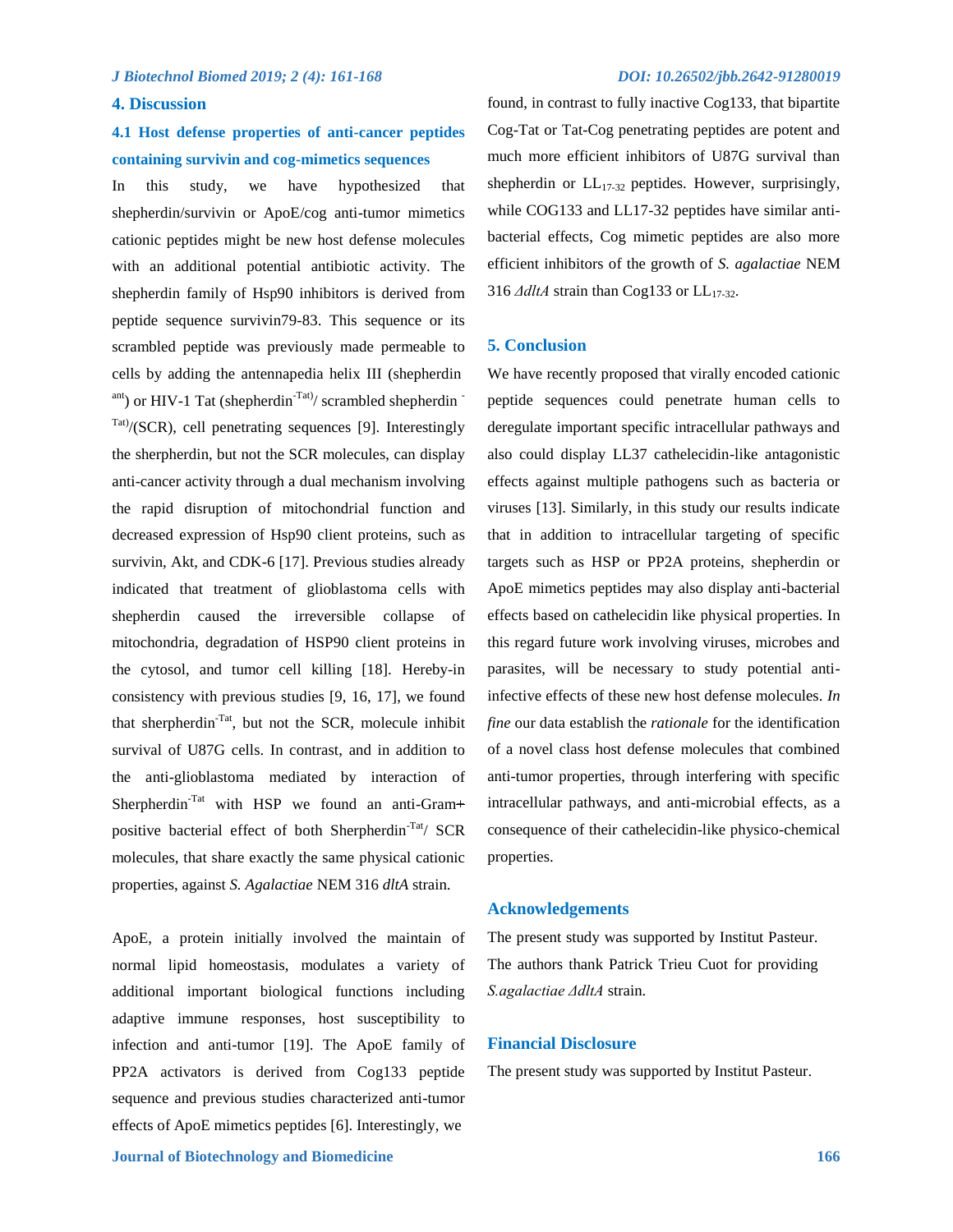# **Conflict of Interest**

The authors declare no conflict of interest.

# **References**

- 1. Lalazar A, Weisgraber KH, Rall SC, et al. Sitespecific mutagenesis of human apolipoprotein E. Receptor binding activity of variants with single amino acid substitutions. J Biol Chem 263 (1998): 3542-3545.
- 2. Mahley RW, Weisgraber KH, Huang Y. Apolipoprotein E: structure determines function, from atherosclerosis to Alzheimer's disease to AIDS. J. Lipid Res 50 (2009): 183- 188.
- 3. Christensen DJ, Chen Y, Oddo J, et al. SET oncoprotein overexpression in B-cell chronic lymphocytic leukemia and non-Hodgkin lymphoma: a predictor of aggressive disease and a new treatment target. Blood 118 (2011): 4150-4158.
- 4. Christensen DJ, Ohkubo N, Oddo J, et al. Apolipoprotein E and peptide mimetics modulate inflammation by binding the SET protein and activating protein phosphatase 2A. J Immunol 186 (2011): 2535-2542.
- 5. Farrell AS, Allen-Petersen B, Daniel CJ, et al. The PP2A inhibitors SET and CIP2A are overexpressed in human pancreatic cancer and are important for pancreatic cancer cell growth and transformation; thus, antagonizing SET and/or CIP2A may be an innovative approach for the treatment of human pancreatic cancer. Mol Cancer Res 12 (2014): 924-939.
- 6. Agarwal A, Mackenzie RJ, Pippa R, et al. Antagonism of SET using OP449 enhances the efficacy of tyrosine kinase inhibitors and overcomes drug resistance in myeloid leukemia. Clin Cancer Res 20 (2014): 2092- 2103.
- 7. Guergnon J, Dessauge F, Dominguez V, et al. Garcia Use of penetrating peptides interacting with PP1/PP2A proteins as a basis for a new Drug Phosphatase Technology. Mol Pharmacol 69 (2006): 1115-1124.
- 8. Colle JH, Garcia A. The new APOE analog DPT-Cog inhibits PI3k/Akt-dependant survival of human radio-resistant U87G glioblastoma cells. Current Topics in Pharmaclogy 20 (2016): 33-37
- 9. Plescia J, Salz W, Xia F, et al. Rational design of shepherdin, a novel anticancer agent. Cancer Cell. 7 (2005): 457-68.
- 10. Dürr UH, Sudheendra US, Ramamoorthy A. LL-37, the only human member of the cathelicidin family of antimicrobial peptides. BBA 1758 (2006): 1408-1425.
- 11. Ooi EH, Wormald PJ, Carney AS, et al. Fungal allergens induce cathelicidin LL-37 expression in chronic rhinosinusitis patients in a nasal explant model. Am J Rhinol 21 (2007): 367- 372.
- 12. Gwyer Findlay E, Currie SM, Davidson DJ. Cationic Host Defense Peptides: Potential as Antiviral Therapeutics. BioDrugs 27 (2013): 479-493.
- 13. Garcia A. The Viral Quinta Columna Strategy: A new biological hypothesis to study infections in humans. Medical Hypotheses 113 (2018): 9- 12.
- 14. Colle JH, Périchon B, Garcia A. Anti-tumor and anti-bacterial properties of virally encoded cationic sequences Biologics: Target and Therapy 13 (2019): 117-126.
- 15. Saar-Dover R, Bitler A, Nezer R, et al. Dalanylation of lipoteichoic acids confers resistance to cationic peptides in group B